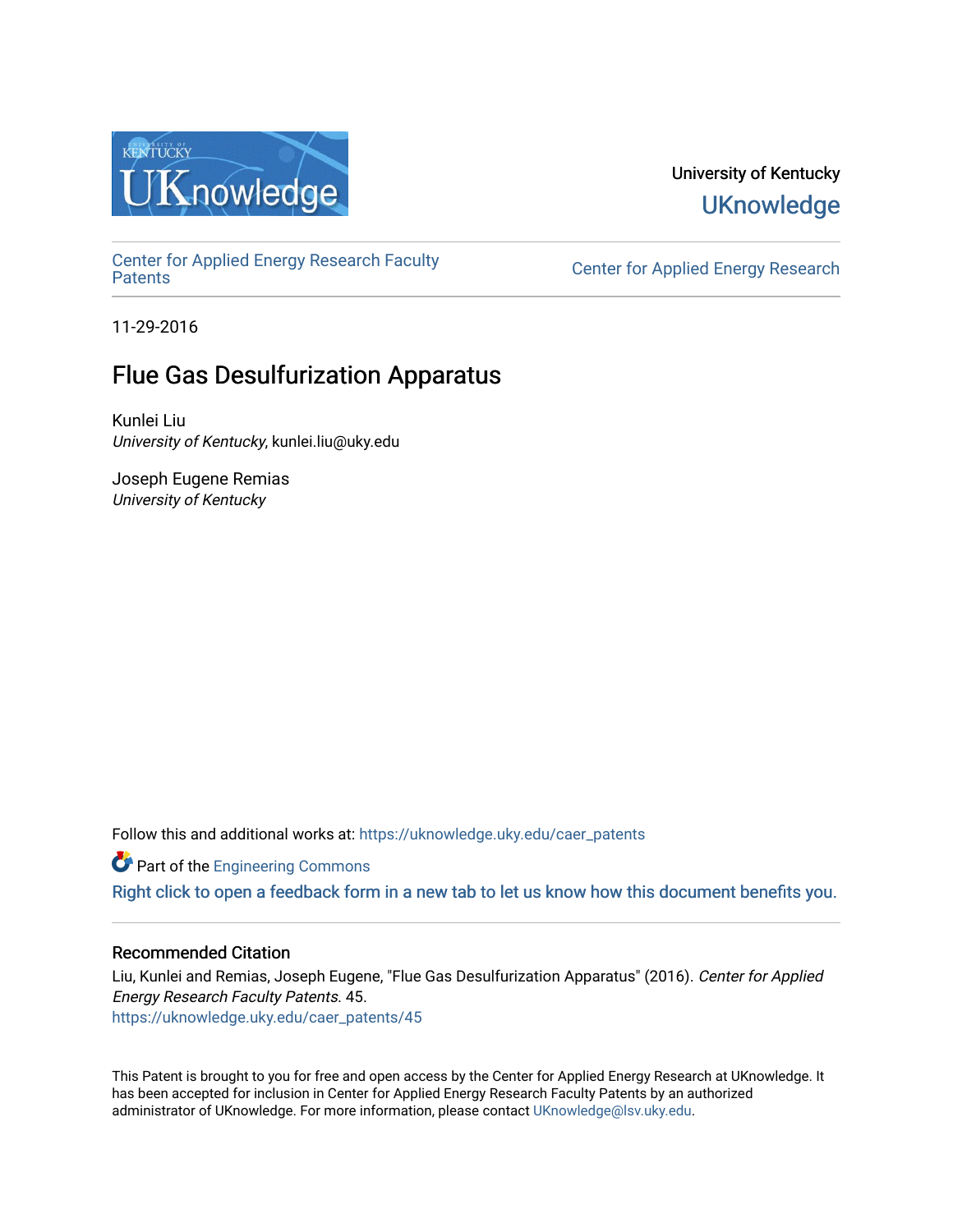

US009504957B2

# c12) **United States Patent**

### **Liu et al.**

#### (54) **FLUE GAS DESULFURIZATION APPARATUS**

- (71) Applicant: **University of Kentucky Research Foundation,** Lexington, KY (US)
- (72) Inventors: **Kunlei Liu,** Lexington, KY (US); **Joseph E. Remias,** Woodbridge, VA  $(US)$
- (73) Assignee: **UNIVERSITY OF KENTUCKY RESEARCH FOUNDATION,**  Lexington, KY (US)
- ( \*) Notice: Subject to any disclaimer, the term of this patent is extended or adjusted under 35 U.S.C. 154(b) by 0 days.
- (21) Appl. No.: **14/590,466**
- (22) Filed: **Jan. 6, 2015**

#### (65) **Prior Publication Data**

US 2015/0190750 A1 Jul. 9, 2015

#### **Related U.S. Application Data**

- (60) Provisional application No. 61/923,903, filed on Jan. 6, 2014.
- (51) **Int. Cl.**

| <i>B01D 53/50</i> | (2006.01) |
|-------------------|-----------|
| <b>B01D 53/75</b> | (2006.01) |
| <i>C01F 11/46</i> | (2006.01) |

- (52) **U.S. Cl.**  CPC ........... *BOlD 531504* (2013.01); *COIF 111464*  (2013.01); *BOlD 2251/404* (2013.01); *BOlD 2257/302* (2013.01)
- (58) **Field of Classification Search** 
	- CPC ... BOlD 53/501; BOlD 53/504; BOlD 53/75 See application file for complete search history.

# (10) **Patent No.: US 9,504,957 B2**

# (45) **Date of Patent: Nov. 29, 2016**

#### (56) **References Cited**

#### U.S. PATENT DOCUMENTS

| 4.008.310 A<br>宋 | 2/1977             | Gorin<br>C01B 17/164<br>.<br>423/243.08 |
|------------------|--------------------|-----------------------------------------|
| 4,231,995 A<br>宋 | 11/1980<br>11/1987 | Campbell et al.<br>B01D 53/501          |
| 4.708.856 A      |                    | Rukovena, Jr.<br>423/243.09             |
| 5,674,459 A      | 10/1997            | Gohara et al.                           |
| 6,890,497 B2     | 5/2005             | Rau et al.                              |
| 6.923.852 B2     |                    | 8/2005 Vrotsos                          |
| 7,255,842 B1     |                    | 8/2007 Yeh et al.                       |
| 7,282,189 B2     | 10/2007            | Zauderer                                |
| 7.514.053 B2     | 4/2009             | Johnson et al.                          |
| 7,618,478 B2     | 11/2009            | Kumar                                   |
| 7,678,351 B2     | 3/2010             | Iver et al.                             |
| 7.699.909 B2     |                    | 4/2010 Lackner et al.                   |
| 7.722.842 B2     |                    | $5/2010$ Park et al.                    |
| 7,739,864 B2     | 6/2010             | Finkenrath et al.                       |
| 7.766.999 B2     | 8/2010             | Ha                                      |
| 7.794.690 B2     | 9/2010             | Abatzoglou et al.                       |
| 7,811,359 B2     | 10/2010            | Tandon et al.                           |
| 7.819.951 B2     | 10/2010            | White et al.                            |
| 7,827,778 B2     | 11/2010            | Finkenrath et al.                       |
| 7,829,053 B2     | 11/2010            | Constantz                               |

(Continued)

#### FOREIGN PATENT DOCUMENTS

wo 9926714 A1 6/1999

*Primary Examiner* - Timothy Vanoy

(74) *Attorney, Agent, or Firm-* King & Schickli, PLLC

#### (57) **ABSTRACT**

An apparatus is provided for removing sulfur oxides from a flue gas stream. That apparatus includes an absorber tower having an upper section and a lower section. A packed bed unit is provided in the upper section of the absorber tower. A first recycling circuit is provided for recycling lime water to the lower section of the absorber. Further the apparatus includes a second recycling circuit for recycling caustic solution to the packed bed unit.

#### **19 Claims, 4 Drawing Sheets**

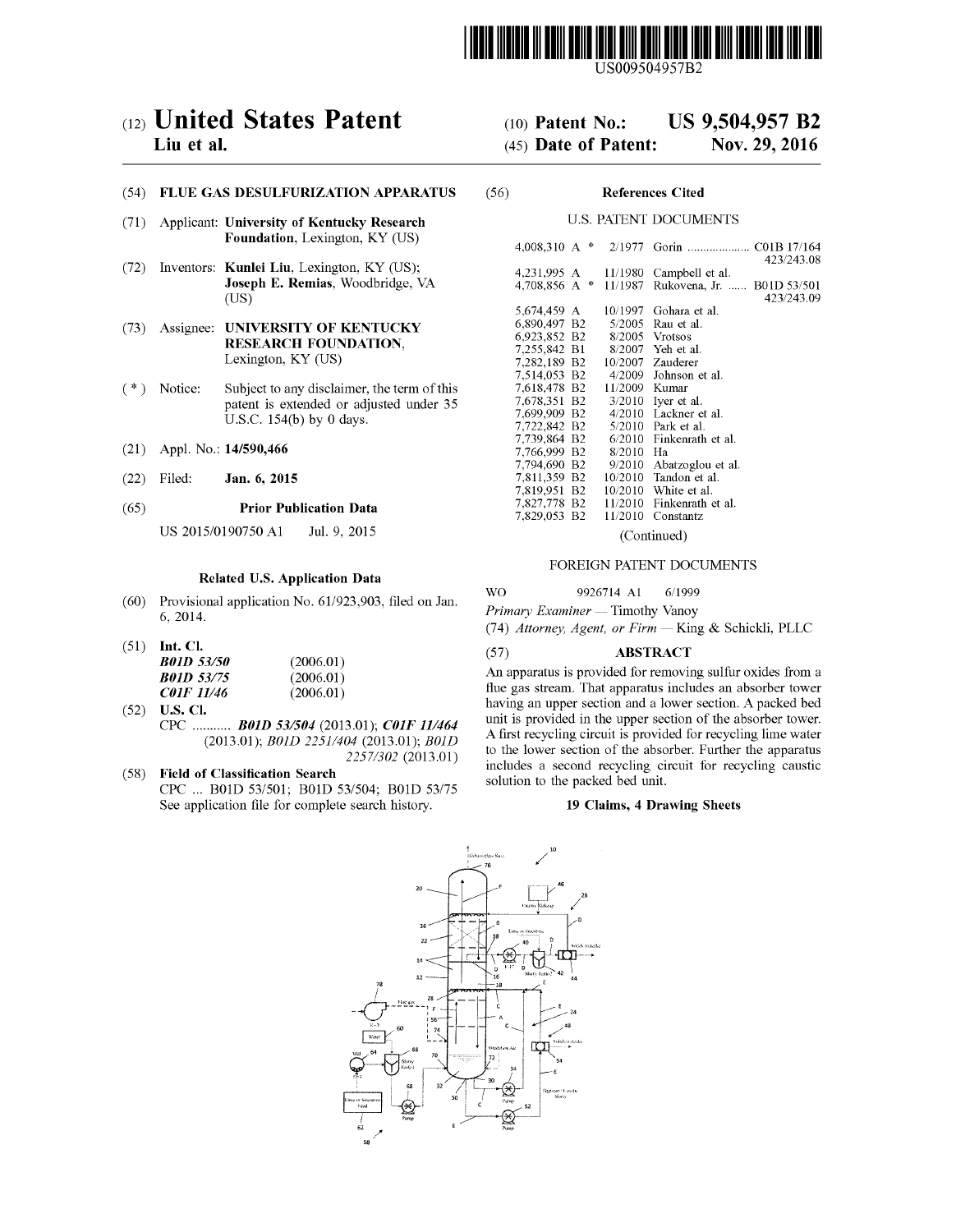# (56) **References Cited**

# U.S. PATENT DOCUMENTS

| 7,833,328 B2 |                | 11/2010 | Lackner et al.   |
|--------------|----------------|---------|------------------|
| 7,842,126    | B1             | 11/2010 | Dilmore et al.   |
| 7.842.264    | B <sub>2</sub> | 11/2010 | Cooper et al.    |
| 7,846,240    | Β2             | 12/2010 | Gal et al.       |
| 7,846,407    | В2             | 12/2010 | Hu               |
| 7,850,763    | B <sub>2</sub> | 12/2010 | White et al.     |
| 7,862,788    | Β2             | 1/2011  | Gal et al.       |
| 7.879.305    | В2             | 2/2011  | Reddy et al.     |
| 7,887,694    | B2             | 2/2011  | Constantz et al. |
| 7.895.822    | В2             | 3/2011  | Hoffmann et al.  |
| 7.896.948    | В2             | 3/2011  | Deng et al.      |
| 7.896.953    | B1             | 3/2011  | Goswami et al.   |
| 7,901,485    | B2             | 3/2011  | McCutchen        |
| 7.901.487    | B2             | 3/2011  | Rochelle         |
| 7,901,488    | B2             | 3/2011  | Rochelle et al.  |
| 7.906.086    | В2             | 3/2011  | Comrie           |
| 7.914.758    | В2             | 3/2011  | Murray et al.    |
| 7,922,792    | Вl             | 4/2011  | Soong et al.     |
| 7.947.239    | B2             | 5/2011  | Lackner et al.   |
|              |                |         |                  |

|                               | <b>References Cited</b>                         | 7,947,240 B <sub>2</sub>                |  | $5/2011$ Vandor                                |
|-------------------------------|-------------------------------------------------|-----------------------------------------|--|------------------------------------------------|
|                               |                                                 | 7.966.829 B2                            |  | 6/2011 Finkenrath et al.                       |
|                               | <b>U.S. PATENT DOCUMENTS</b>                    | 7.993.432 B2                            |  | $8/2011$ Wright et al.                         |
|                               |                                                 | 8,012,453 B2                            |  | $9/2011$ Saxena                                |
| 7.833.328 B2                  | $11/2010$ Lackner et al.                        | $8.617.494 B2*$                         |  |                                                |
| 7,842,126 B1                  | $11/2010$ Dilmore et al.                        |                                         |  | 165/913                                        |
| 7.842.264 B2                  | $11/2010$ Cooper et al.                         | $9,346,007$ B <sub>2</sub> <sup>*</sup> |  | 5/2016 Reddy  B01D 53/1456                     |
| 7,846,240 B2                  | $12/2010$ Gal et al.                            | $9.375,676$ B <sub>2</sub> $*$          |  | 6/2016 Nakamura  B01D 53/1425                  |
| 7,846,407 B2<br>$12/2010$ Hu  |                                                 |                                         |  | 9,399,939 B2 * 7/2016 Shimamura  B01D 53/62    |
| 7.850.763 B2                  | $12/2010$ White et al.                          | 2006/0286011 A1*                        |  | 12/2006 Anttila  B01D 53/502                   |
| 7,862,788 B2                  | $1/2011$ Gal et al.                             |                                         |  | 422/168                                        |
| 7.879.305 B2                  | $2/2011$ Reddy et al.                           | 2009/0148371 A1*                        |  | 6/2009 Reddy  B01D 53/60                       |
| 7.887.694 B2                  | $2/2011$ Constantz et al.                       |                                         |  | 423/235                                        |
| 7.895.822 B2                  | $3/2011$ Hoffmann et al.                        |                                         |  | 2011/0008229 A1* 1/2011 Iyengar  B01D 53/1406  |
| 7.896.948 B2                  |                                                 |                                         |  | 423/229                                        |
| 7,896,953 B1                  | $3/2011$ Deng et al.<br>3/2011 Goswami et al.   |                                         |  |                                                |
| 7,901,485 B2                  | 3/2011 McCutchen                                |                                         |  | 95/166                                         |
|                               |                                                 |                                         |  | 2012/0251418 A1* 10/2012 Sieder  B01D 53/1406  |
| 7.901.487 B2                  | 3/2011 Rochelle                                 |                                         |  | 423/210                                        |
| 7,901,488 B2                  | 3/2011 Rochelle et al.                          |                                         |  |                                                |
| 7.906.086 B2                  | $3/2011$ Comrie                                 |                                         |  | 2013/0327025 A1* 12/2013 Shimamura  C01B 31/20 |
| 7,914,758 B2<br>7.022.702.121 | $3/2011$ Murray et al.<br>$A/2011$ Roope of all |                                         |  | 60/274                                         |
|                               |                                                 |                                         |  |                                                |

\* cited by examiner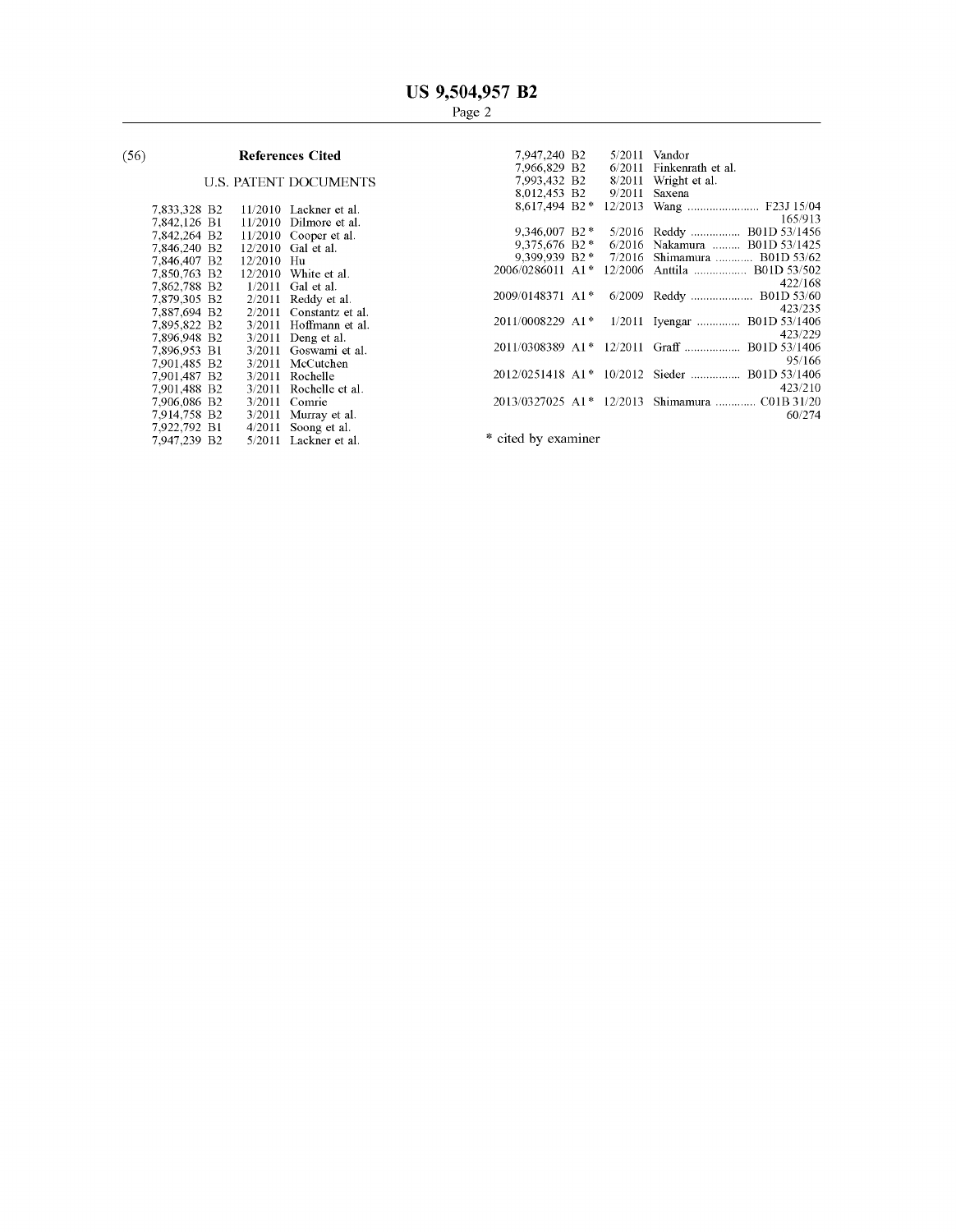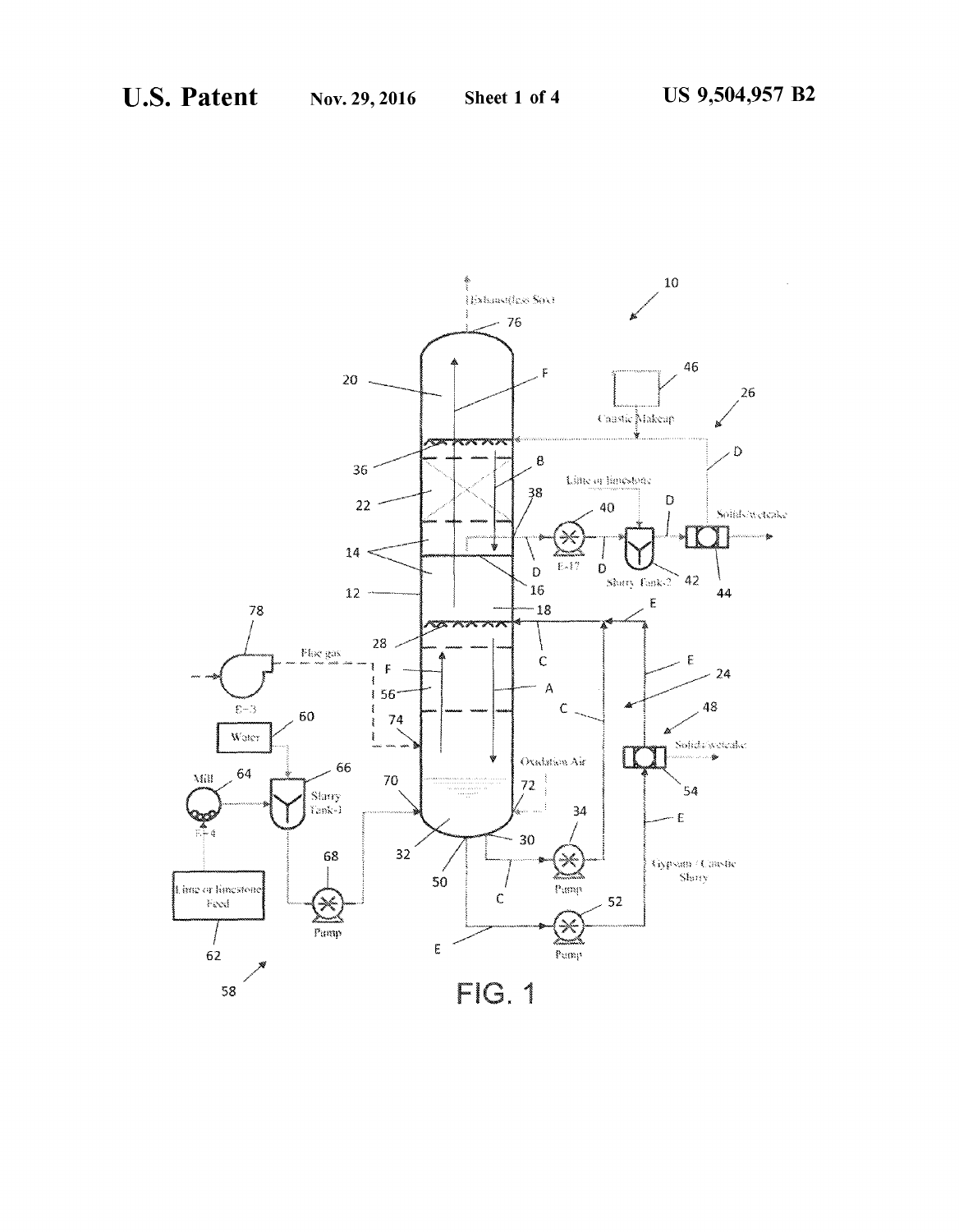

 $FIG. 2$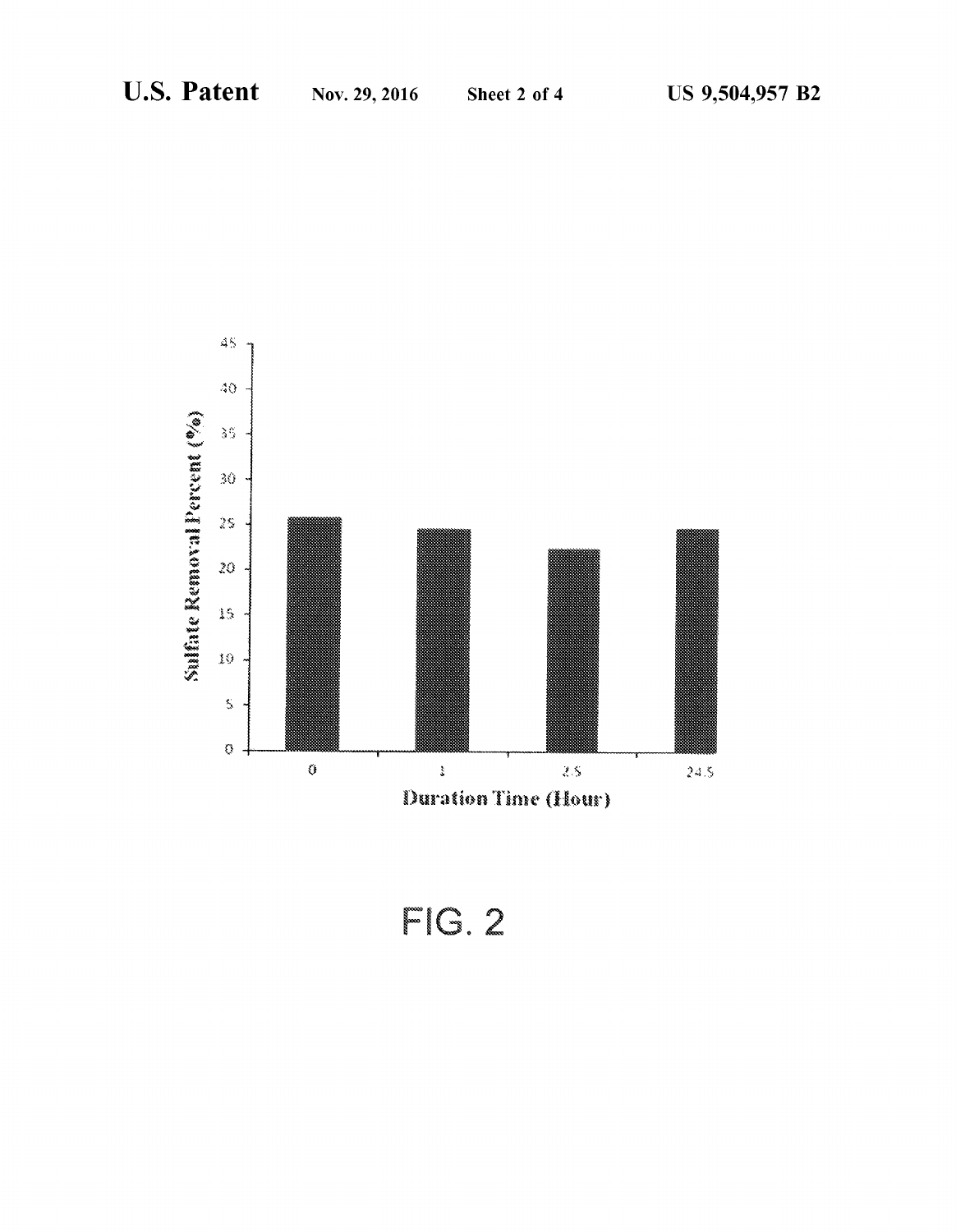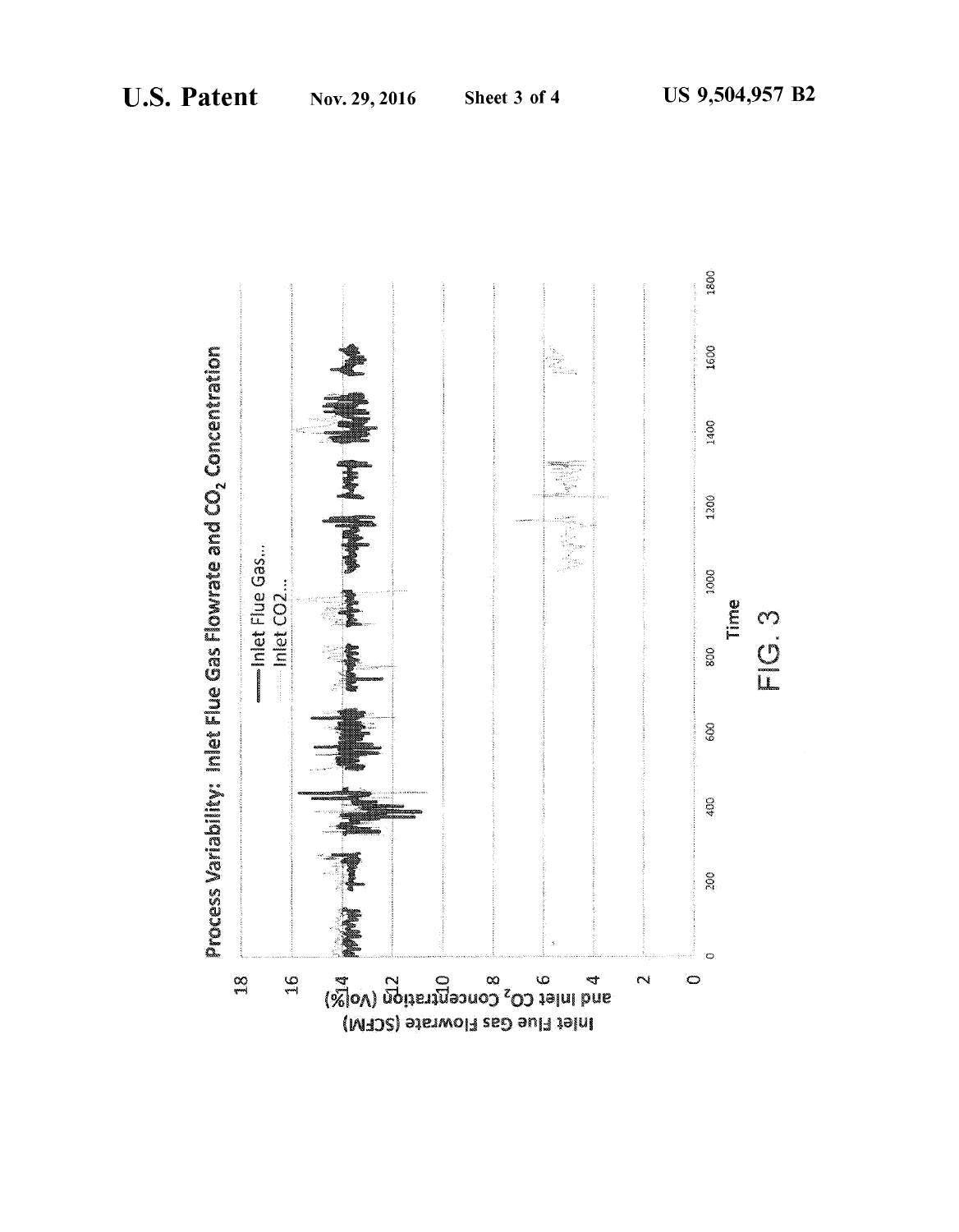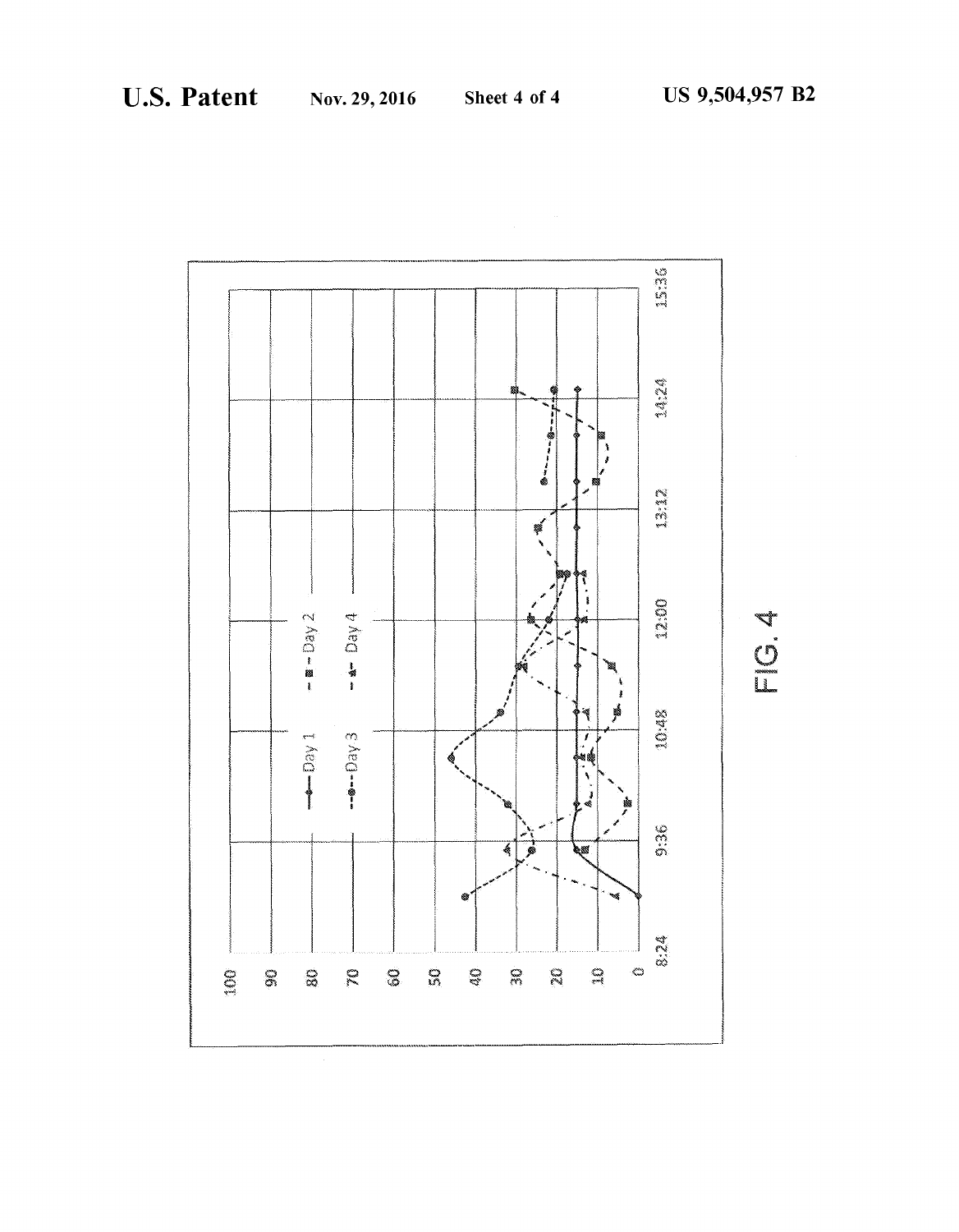### **FLUE GAS DESULFURIZATION APPARATUS**

#### RELATED APPLICATIONS

This application claims priority to U.S. Provisional Patent <sup>5</sup> Application Ser. No. 61/923,903, filed Jan. 6, 2014.

### TECHNICAL FIELD

This document relates generally to the removal of sulfur  $10$ oxides from flue gas.

#### BACKGROUND

The recognized need for sulfur oxide removal from flue gas has been known since the early 1900's when the large volumes of  $SO<sub>x</sub>$  emissions from power plants were first noted to cause an impact on the environment. Since then the field has grown substantially with the modern era of flue gas desulfurization (FGD) being implemented on a commercial scale since the early 1970s. While many methods exist for the removal of this acid gas from flue gas the most prevalent is a calcium-based FGD process including limestone-based Wet FGD and lime-based Semi-dry FGD. In these respective 25 methods, the  $SO_x$  containing flue gas is contacted with a slurry or wet powder based spray in an absorption tower. For instance, the acid gas is absorbed into the liquid and reacts with the base to form a neutral insoluble calcium salt. The salt is removed by filtration and disposed of or sold as a 30 byproduct.

The pressure on utilities to continuously reduce emissions from power plants, most particularly coal-fired plants, has continuously increased adoption of FGD technology including both new construction and retrofit applications. While 35 effective, the FGD technology must be improved further to meet more restricted emission standards and to reduce the capital and operating cost. Some of the legislation passed in the US recently includes the interstate transport rule which would require by the EPA's own estimate the further instal- 40 lation of pollution control devices or a switch to lower sulfur coal. Under current prevailing market conditions this would instead mean a switch to natural gas. The pressure to reduce emissions is also strengthening in China where published rules would require  $SO_x$  removal from coal flue gas (less 45 than 50  $\mu$ m/m<sup>3</sup>, e.g. 17.5 ppm in volume equivalent) beyond the design limits of state-of-the-art FGD systems to fight the serious smog in the eastern coast of China.

The state-of-art calcium-based FGD technology has been increased with modern design capabilities stated at as high 50 as 99%  $SO<sub>x</sub>$  removal. However, the bulk of wet systems operate at around 97% capture efficiency with the absolute SO<sub>2</sub> emission level of no less than 50 ppm typically due to the variation of unit loading, ambient conditions and FGD downtime. If the new Chinese emission standard is set at 55 17.5 ppm, for a flue gas containing 4000 ppm produced from a coal with sulfur content of approximately 3.5%, a minimum removal efficiency of 99.6% will be required meaning that new concepts in flue gas desulfurization will need to be implemented while maintaining the cost-effectiveness of a 60 calcium-based FGD system. Here, a new concept in FGD is proposed that integrates a traditional wet calcium FGD (Ca-WGD) for coarse removal with an additional sodiumbased packed bed absorber (Na-PBA) at the top for deep  $SO<sub>x</sub>$ capture precipitated by addition of calcium to the solution. 65 The integrated process maximizes efficiency and minimizes cost. The unit design also prevents fouling, scaling, or

plugging of the packed bed absorber that would be associated with the implementation of packing above a traditional Ca-WFGD.

#### **SUMMARY**

In accordance with the purposes and benefits described herein, an apparatus is provided for removing sulfur oxides from a sulfur-contained fuel combustion-derived flue gas stream. That apparatus comprises an absorber tower including a reaction chamber. A liquid collection tray divides that reaction chamber into an upper section and a lower section. A packed bed unit is provided in the upper section. The apparatus further includes a first circuit for circulating a first solution through the lower section in a first direction. That first solution may comprise limewater, a limestone slurry or combinations thereof.

Further, the apparatus includes a second circuit for circulating a second, caustic solution through the upper section and the packed bed unit in the first direction. In one possible embodiment, that caustic solution comprises soluble calcium compounds such as limewater or limestone in combination with an alkali caustic reagent (e.g. sodium hydroxide, potassium hydroxide, sodium carbonate/bicarbonate, potassium carbonate/bicarbonate and combinations thereof) at a pH between 6 and 7.5.

In addition, the apparatus includes a flue gas inlet in communication with the lower section and a treated flue gas outlet in communication with the upper section whereby a flue gas stream passes in a second direction through the lower section, then past the liquid collection tray and then through the upper section including the packed bed unit.

More specifically, the collection tray collects the caustic solution while allowing passage of the flue gas in the second direction. In addition a liquid basin or sump is provided at a bottom of the lower section.

The first circuit includes at least one first spray head, a first inlet in communication with the sump and at least one first pump for circulating the first solution from the sump to the first spray head. The second circuit includes at least one second spray head, a second inlet in communication with the liquid collection tray and at least one second pump for circulating the caustic solution from the liquid collection tray to the second spray head overlying the packed bed unit.

Still further, the second unit includes a slurry reaction tank and a solids/wetcake separator whereby lime or limestone is added to the sulfur rich caustic solution in the slurry tank to convert the soluble sulfur species to gypsum and the gypsum and other solids are then removed from the caustic solution before circulating that regenerated caustic solution back to the second spray head.

The apparatus also includes a caustic solution source connected to the second circuit between the separator and the second spray head to make up for caustic solution consumed/lost during flue gas processing.

In addition, the apparatus includes a gypsum discharge circuit. The gypsum discharge circuit includes a third inlet in communication with the sump, at least one third pump, at least one solids separator and an outlet in communication with the first spray head whereby gypsum is separated from the first solution and the first solution is returned to the lower section of the absorber tower.

Still further, the absorber tower includes an oxidation air inlet in communication with the lower section as well as a first solution makeup circuit. This makeup circuit includes a water source, a source of lime or limestone, a mill for milling that lime or limestone, a second slurry tank for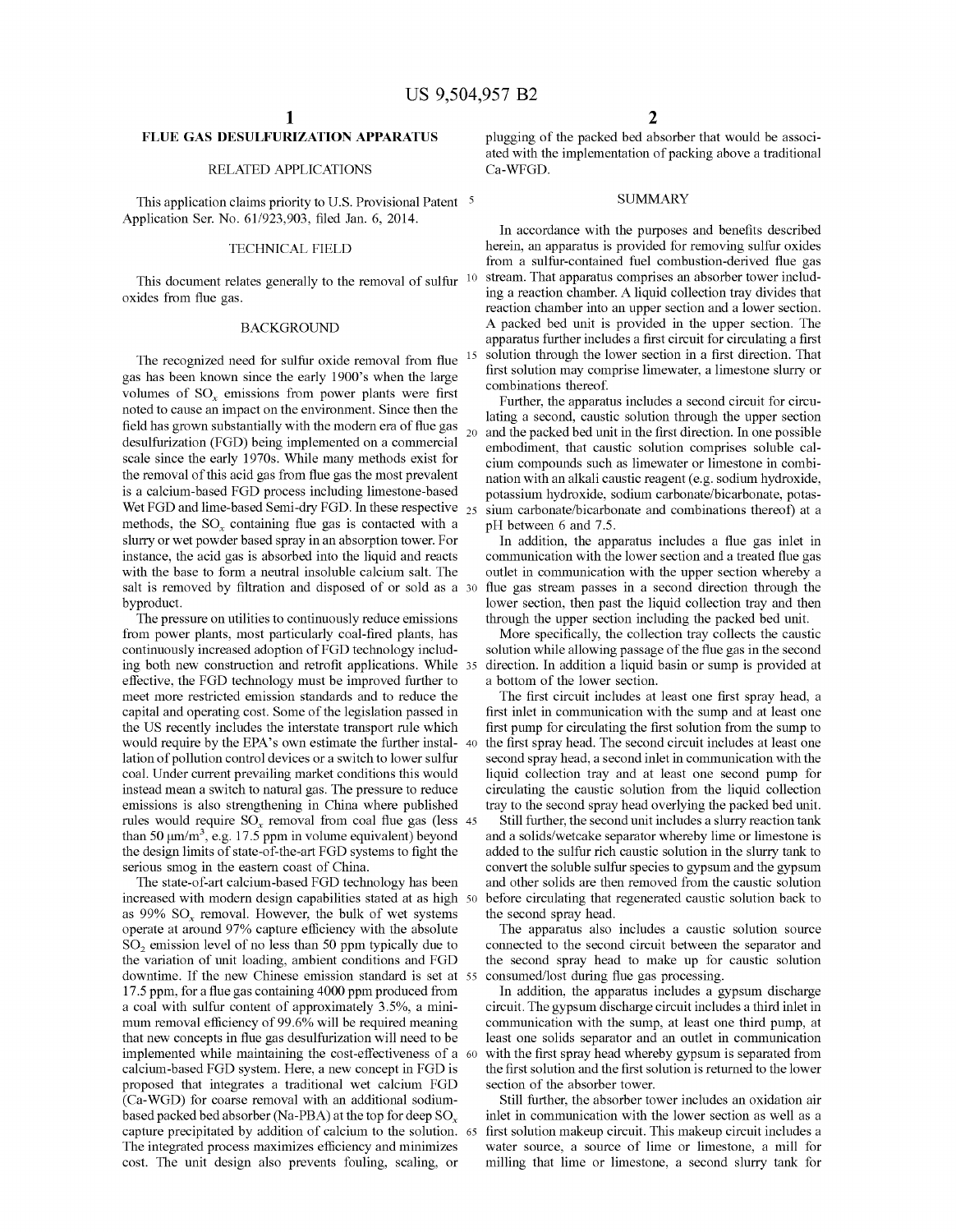receiving water and lime or limestone from the sources and creating the first solution, a fourth pump and an outlet for delivering the first solution from the fourth pump to the lower section of the absorber tower.

In accordance with an additional aspect, a method is <sup>5</sup> provided for removing sulfur oxides from a flue gas stream. That method includes the steps of: (a) delivering a flue gas stream to an absorber tower including lower and upper sections, (b) treating the flue gas stream with a counter current stream of a first solution of limewater or limestone 10 slurry in the lower section, (c) subsequently passing the flue gas stream through a packed bed unit while contacting the flue gas stream with a caustic solution in the upper section, and (d) discharging a treated flue gas stream from the absorber tower.

More specifically, the method includes collecting the caustic solution in a liquid collecting tray at a bottom of the upper section and then removing soluble sulfur-species from the collected caustic solution. In one possible embodiment, the sulfur is removed by reacting the sulfur with soluble  $20$ calcium in order to produce gypsum and then separating that gypsum and other solids from the caustic solution. The regenerated caustic solution is then recirculated to the upper section through the second spray head overlying the packed bed unit.

In the following description, there are shown and described several preferred embodiments of the apparatus and method. As it should be realized, the apparatus and method is capable of other, different embodiments and its several details are capable of modification in various, obvious aspects all without departing from the apparatus and method as set forth and described in the following claims. Accordingly, the drawings and descriptions should be regarded as illustrative in nature and not as restrictive.

#### BRIEF DESCRIPTION OF THE DRAWING FIGURES

The accompanying drawing figures incorporated herein and forming a part of the specification, illustrate several aspects of the apparatus and method and together with the description serve to explain certain principles thereof. In the drawing figures:

FIG. **1** is a schematic diagram of the flue gas desulfurization (FGD) apparatus for removing sulfur oxides from a 45 flue gas stream.

FIG. **2** is a graph illustrating sulfate/sulfite removal percent by CaO in WFGD sulfate rich solution at room temperature.

FIG. **3** is a graph illustrating variation of the inlet gas flowrate and  $CO<sub>2</sub>$  concentration.

FIG. 4 is a graph illustrating the  $SO<sub>2</sub>$  concentration in the flue gas stream under various operating conditions.

Reference will now be made in detail to the present stream. preferred embodiments of the FGD apparatus, examples of 55 which are illustrated in the accompanying drawing figures.

#### DETAILED DESCRIPTION

Reference is now made to FIG. **1** which is a schematic illustration of the FGD apparatus **10.** That apparatus includes an absorber tower **12** including a reaction chamber **14.** A liquid collection tray **16** divides the reaction chamber **14** into a lower section **18** and an upper section **20.** 

More specifically, the liquid collection tray **16** comprises a perforated metal plate with many bubbling caps to let flue gas through but collect liquid. More specifically, the open

**4** 

area of bubbling caps is in the range of 15 to 40% of tower cross-section area. The log of bubbling caps is in the range of 6-12 inches to form a liquid reservoir for pump performance.

A packed bed unit **22** is provided in the upper section **20.**  That packed bed unit **22** may, for example, comprise a set of waveplates, or angle steels or perforate plates with solid fraction being less than 15%

A first circuit, generally designated by reference numeral <sup>10</sup>**24,** circulates a first solution through the lower section **18** of the tower **12** in a first direction (note action arrows A). A second circuit, generally designated by reference numeral **26,** circulates a second solution through the upper section **20**  of the tower **12** and the packed bed unit **22** in the same or first direction (note action arrows B). The first solution circulated by the first circuit **24** through the lower section **18**  of the tower **12** is selected from a group of solutions consisting of limewater, a limestone slurry and combinations thereof. Typically the first solution has a pH between 2.5 and 7. The second solution that is circulated by the second circuit **26** through the packed bed unit **22** and the upper section **20**  of the absorber tower **12** is a caustic solution. In one possible embodiment, that caustic solution comprises soluble calcium compounds such as limewater or limestone slurry in combination with alkali caustic reagent at a pH of between 6 and 7.5. In one possible embodiment that alkali caustic reagent is selected from a group of reagents consisting of sodium hydroxide, potassium hydroxide, sodium carbonate/ bicarbonate, potassium carbonate/bicarbonate and mixtures 30 thereof.

The first circuit **24** includes at least one spray head **28,** a first inlet **30** in communication with a sump **32** at a bottom of the lower section **18** of the tower **12** and at least one pump **34** for circulating the first solution from the sump to the first 35 spray head. Note action arrows C.

The second circuit **26** includes at least one spray head **36,**  a second inlet **38** in communication with the liquid collection tray **16** and a pump **40** for circulating the caustic solution from the liquid collection tray to the second spray head overlying the packed bed unit 20 (note action arrows D).

As further illustrated, the second circuit **26** includes a slurry tank **42** and a solids/wet cake separator **44** that function to eliminate sulfur from the caustic solution. More specifically, lime or limestone is added to the sulfur rich caustic solution in the slurry tank **42** to convert the soluble sulfur to gypsum and the gypsum and other solids are then removed from the caustic solution before circulating the regenerated caustic solution back to the spray head **36**  50 overlying the packed bed unit **22.** A caustic solution source **46** is connected to the second circuit **26** between the separator **44** and the spray head **36** to make up for any caustic solution utilized or lost during processing of the flue gas

As further illustrated in FIG. **1,** the apparatus **10** also includes a gypsum discharge circuit, generally designated by reference numeral **48.** The gypsum discharge circuit includes an inlet **50** in communication with the sump **32,** at least one pump **52,** at least one solids separator **54** and an outlet 56 in communication with the first spray head 28. More specifically, gypsum rich first solution travels through the inlet **50** and the pump **52** to the solids separator **54** where the gypsum is removed from the first solution and the regenerated first solution is returned to the lower section **18**  65 of the tower **12** (note action arrows E). In one possible embodiment, that lower section **18** comprises a simple open spray tower. In another possible embodiment, that lower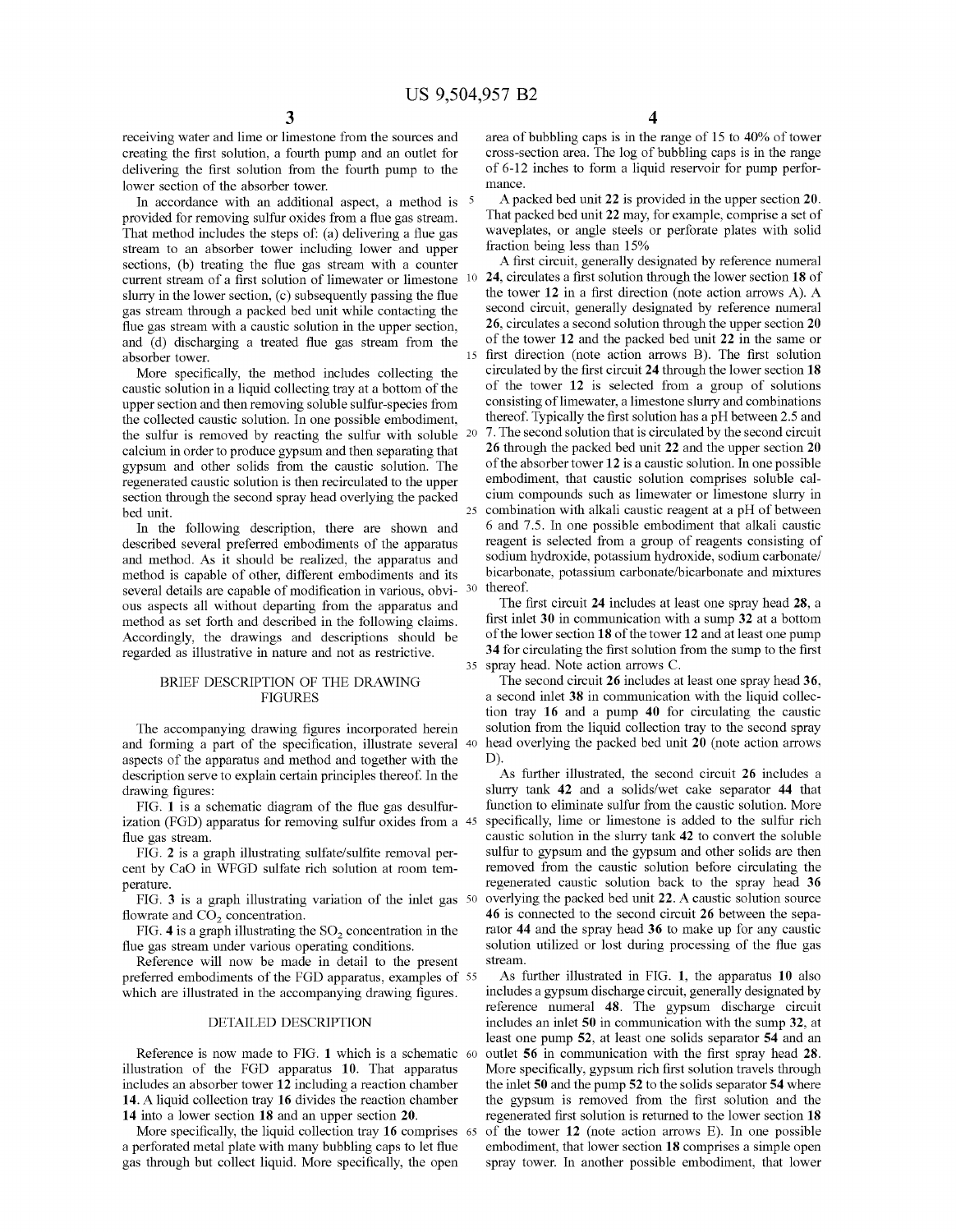section incorporates an open tray structure schematically illustrated at 56. That open tray structure 56 may comprise a perforate plate with open area being in the range of 20-50% of tower cross-section.

As further illustrated in FIG. **1,** the apparatus 10 also includes a first solution makeup circuit generally designated by reference numeral 58. The first solution make up circuit 58 includes a water source 60, a source of lime or limestone 62, a mill 64 for milling the lime or limestone to a desired particle size, a second slurry tank 66 for receiving water and lime or limestone from the sources and creating the first solution, a fourth pump 68 and an outlet 70 for delivering the first solution from the slurry tank 64 and pump 68 to the lower section 18 of the absorber tower 12. This allows for  $_{15}$ the makeup of first solution utilized or lost during processing of the flue gas stream.

As illustrated in FIG. **1,** an oxidation air inlet 72 is provided in communication with the lower section 18 of the tower 12. This allows for the injection of oxidation air into  $_{20}$ the lower section to complete the conversion of calcium sulfite to calcium sulfate. As also illustrated in FIG. **1,** a flue gas inlet 74 is provided in the wall of the tower 12 in communication with the lower section 18 and a treated flue gas outlet 76 is provided in the wall of the tower in 25 communication with the upper section 20. As previously noted, the liquid collection tray 16 that divides the chamber **14** into the lower and upper sections 18, 20 functions to collect the caustic solution at the bottom of the upper section while allowing the passage of the flue gas stream. Accord- <sup>30</sup> ingly, the flue gas stream delivered by the fan 78 travels through the absorber tower 12 in a second direction from the flue gas inlet 74 serially through the lower section 18, the liquid collection tray 16 and the packed bed unit 22 of the upper section 20 and then through the outlet 76 (note action 35 arrows F). In contrast, the first solution travels in the direction of action arrow A through the lower section 18 from the spray head 28 to the sump 32. Similarly, the caustic solution travels through the upper section 20 in the direction of action arrow A from the spray head 36 through the packed 40 bed unit 22 to the liquid collection tray 16. Thus, it should be appreciated that as the flue gas stream travels through the absorber tower 12 it is initially contacted by a countercurrent flow of the first solution and then a countercurrent flow of the second solution. It is the serial treatment of the flue gas 45 stream with the first solution and the second or caustic solution that provides for the more efficient and effective removal of the sulfur oxides from the flue gas stream.

the invention but it should not be considered as being limited 50 thereto.

#### EXAMPLE

In the process described and depicted in FIG. **1,** the flue gas stream from coal combustion enters the bottom of the absorber tower 12 through the flue gas inlet 70. The concentration of  $SO<sub>x</sub>$  in this stream is between 100-6000 ppm and is dependent on the type of coal. In the open or semi-open lower section 18 of the absorber tower 12 the flue 60 gas flows upward and is contacted with a slurry of limestone. The solution is recirculated via a slurry pump 34 from a large sump 32 with or without oxidizing air at the bottom of the tower to the top of the open section. The liquid volume and pH in the sump 32 is maintained to allow dissolving of 65 limestone and reaction of the absorbed sulfite products into calcium sulfite as well as oxidation of the sulfite to sulfate.

The upper section 20 of the tower 12 further scrubs the  $SO<sub>x</sub>$ molecules to very low levels  $\leq 20$  ppm (deep SO<sub>x</sub> removal) or the desired target.

As previously noted, the upper section 20 includes a packed bed unit 22 with 100% liquid collection and recirculation. The packed bed is an integrated unit with the lower section 18 of the absorber tower 12 to provide a single tower for absorption. The packed bed or colunm 22 is isolated from the lower section 18 by way of the liquid collection tray 16 that allows most or all of the solution to be recirculated to the top of the upper section 20. The packing selected for this this bed 22 is typically constructed of a structured packing material to maximize gas-liquid mass transfer and minimize the pressure drop across the column. A portion of the solution (containing the alkali sulfite molecules) would continuously pump into the separated vessel for cation exchange using the significant solubility difference between calcium and sodium sulfite/sulfate at the working pH range, which could eventually convert to calcium sulfate with air oxidation.

The chemistry of the process is summarized in the following chemical equations:

 $SO_2+H_2O \leftrightarrow H_2SO_3$  Absorption

 $CaCO<sub>3</sub>+H<sub>2</sub>SO<sub>3</sub> \rightarrow CaSO<sub>3</sub>+CO<sub>2</sub>+H<sub>2</sub>O$  Neutralization

$$
CaSO_3 + \frac{1}{2}O_2 \rightarrow CaSO_4 \text{ Oxidation}
$$
  

$$
CaSO_3 + \frac{1}{2}H_2O = CaSO_3 \cdot \frac{1}{2}H_2O \text{ Crystalization}
$$

 $CaSO_4+2H_2O \rightarrow CaSO_4.2H_2O$  Crystallization

 $2NaHCO<sub>3</sub>+SO<sub>2</sub> \rightarrow Na<sub>2</sub>SO<sub>3</sub>+H<sub>2</sub>O Absorption$ 

 $Na<sub>2</sub>SO<sub>3</sub>+Ca<sup>+2</sup> \rightarrow CaSO<sub>3</sub>+2Na<sup>+</sup> Cation Exchange$ 

The upper section 20 uses a primarily sodium or potassium bicarbonate solution for the absorption of the  $SO<sub>x</sub>$ compounds. The pH of this solution is typically maintained between 6 and 7.5 (saturated with  $CO<sub>2</sub>$ ) to disfavor the absorption of  $CO<sub>2</sub>$  by the process, compared to approximately 9-11 for amine-based  $CO<sub>2</sub>$  capture solution. The target solution could be achieved by dosing any readily available alkali caustic such as for example sodium hydroxide, sodium carbonate, potassium hydroxide, or potassium The following example is presented to further illustrate carbonate prior to the solution cation regeneration. The solution rapidly absorbs  $CO<sub>2</sub>$  and  $SO<sub>2</sub>$  from the processed flue gas to achieve the desired operating range. Consequently, the primary reaction in the process will be the reaction of sodium ion and  $SO<sub>x</sub>$  to form as sodium sulfite. The part of the solution that leaves the top packed bed 22 travels to the slurry tank 42 where the sodium sulfite in that solution reacts with calcium from the lime or limestone forming insoluble calcium sulfite instantaneously at pH<S.

> The concept was demonstrated using a solution of sodium carbonate/bicarbonate at pH 6.5. This solution was removed from a wet FGD coal-combustion scrubber. The content of the solution was approximately 10000 ppm of sulfite and sulfate compounds. Lime powder was added to the solution causing the immediate removal of 25% of the sulfate (see FIG. 2). The limitation here was the low buffering capacity 65 of the sodium bicarbonate solution used. This caused the pH to very quickly reach pH of 12 where the lime has almost no solubility.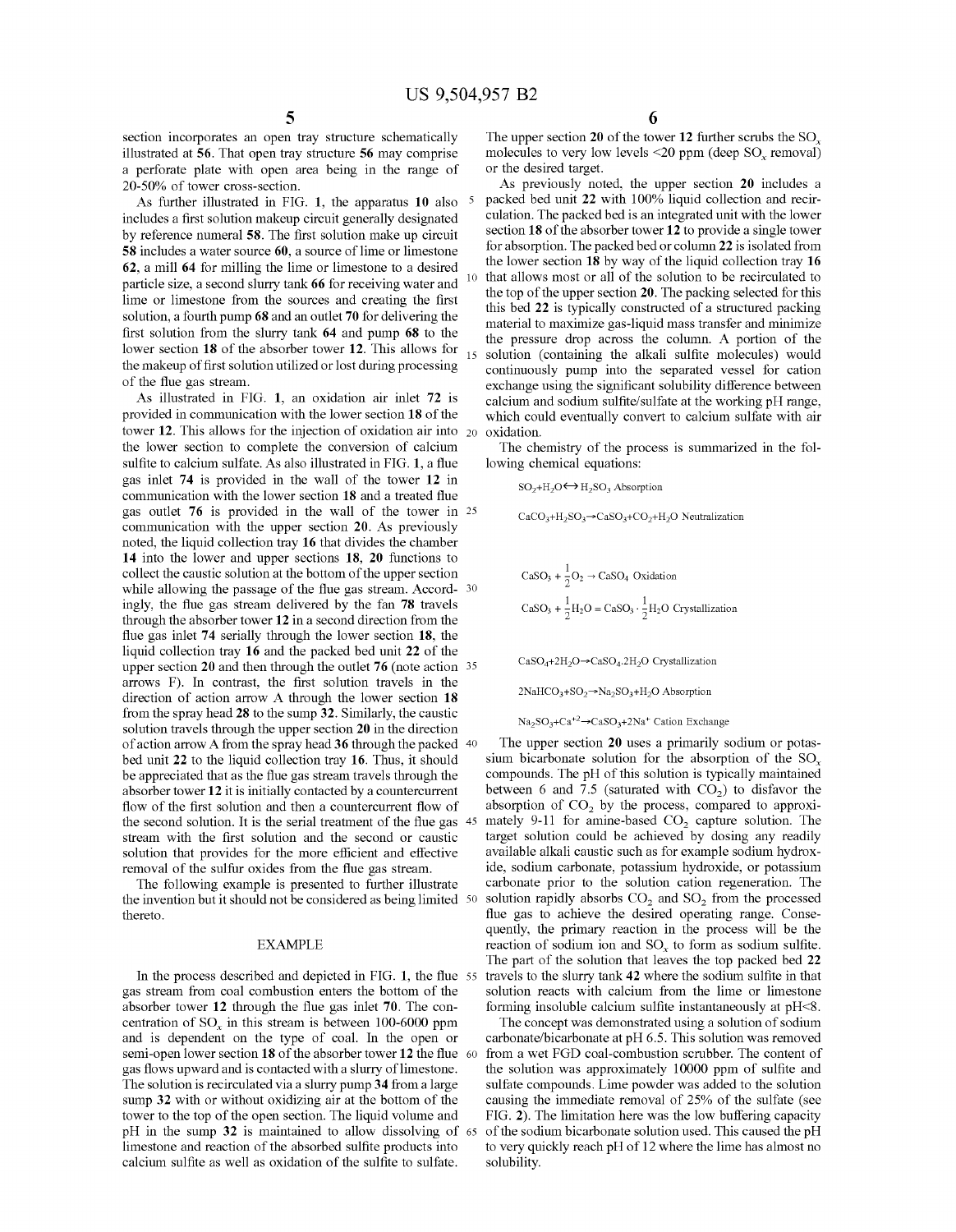Pilot-Scale Coal Combustor and WFGD Apparatus

The Center for Advanced Energy Research (CAER) has a model CZML-0.058 flue gas generator (FGG) supplied by Liaonjing Haidisheng Mechanical Co., Ltd., China. The stoker is operated at atmospheric pressure with a coal feed rate up to 25 lb/hr that corresponds to approximately 56 ft<sup>3</sup>/min (eq. 275 lb/hr) of flue gas generated. The FGG is equipped with soda ash based wet flue gas desulfurization. The FGG is fully integrated with the CAER  $CO<sub>2</sub>$  capture pilot plant unit. This FGG is routinely operated with a coal <sup>10</sup> feed rate of 10 lb/hr, which corresponds to 20-25  $ft^3$ /min of flue gas generated and is routed to the CAER  $CO<sub>2</sub>$  capture pilot plant unit.

A variable speed forced draft fan and a variable speed coal feed conveyor provide control to achieve the desired flow rates of air and coal to the FGG, respectively. An Aqua-Vent Model CDX-150-120-ST-MP closed loop glycol pump station and AVR-62-30 air cooled heat exchanger cooling system are used to control the combustion temperature. Gas exits the FGG and passes through a high-temperature 20 cyclone separator to remove particulate matter. After the cyclone,  $SO<sub>2</sub>$  can be removed from the flue gas in a wet flue gas desulphurization (WFGD) unit, which is chilled with a Dimplex Thermal Solutions Model 5000MC-(S/O/W) air cooled water/glycol chiller for exhaust temperature control. <sup>25</sup> The height of packing section is 0.85 meter. Under designed flue gas volumetric flow, the residence time of flue gas inside the reaction zone is approximately 0.95 second.

The typical FGG operating parameters are given in Table 1. Routine maintenance and calibration performed every 30 week of running the coal combustor include: calibration of the inline pH probe, cleaning the FGG to remove excess ash, addition of fresh  $SO_2$  scrubbing solution to the addition tank, cleaning the lines from the FGG to the forced draft fan to remove solids, cleaning the forced draft fan housing to <sup>35</sup> remove solids. A log is kept of when the routine maintenance tasks are performed and who performs them.

| FGG system parameters                                                         |                                                                                                                                                    |   |
|-------------------------------------------------------------------------------|----------------------------------------------------------------------------------------------------------------------------------------------------|---|
| Operating pressure                                                            | Atmospheric                                                                                                                                        |   |
| Flue gas flowrate<br>Particulate matter removal<br>$SO2$ scrubbing            | 56 ft <sup>3</sup> /min (270 lb/hr)<br>Cyclone plus Gravimetric separator<br>Wet flue gas desulphurization (WFGD)<br>after SO <sub>2</sub> Removal |   |
| CO <sub>2</sub><br>O <sub>2</sub><br>SO <sub>2</sub><br>NO <sub>r</sub><br>N, | 10-13 vol %<br>4-8 vol %<br>$5-20$ ppm<br>70-80 ppm<br>Balance                                                                                     | 5 |

The typical process variability of key process parameters of the CAER flue gas generation system are represented in  $_{55}$ FIG. 3. Each section of data is from one steady state condition, 10 run conditions in total, chosen at random spanning of operating periods. Transient-state data collected during this time, at start-up and during mid-run preventative maintenance tasks has been omitted. Process parameter data is recorded every two minutes with a National Instruments <sup>60</sup> LabVIEW PLC system.

FIG. 3 shows the variation of the inlet flue gas flowrate and  $CO<sub>2</sub>$  concentration. The inlet flue gas flowrate is measured with a pitot tube just before inlet to the absorber. The flowrate is controlled automatically with a feedback control 65 loop to a variable speed driven forced draft fan. For each data set shown, the inlet flue gas flow rate can be controlled

8

at set points with the standard deviations vary from run to run from  $0.08$  to 1.43. The inlet  $CO<sub>2</sub>$  concentration is measured near the same point as the flowrate, with a Horiba five-gas analyzer. This analyzer is calibrated before each run, after approximately every 2 hours of steady-state data collection and checked at the end of each run. For the data sets shown, the  $CO<sub>2</sub>$  inlet concentration was either set to 14.0 vol % or 5.0 vol % and can be maintained with the average standard deviation at less than 0.46.

After combustion, the flue gas passes through a countercurrent wet desulphurization unit (WFGD) where a soda ash solution is used to absorb  $SO_2$ . The pH of the  $SO_2$  scrubbing solution was automatically controlled with a feedback control loop to a blowdown line and fresh solution makeup pump and set to a pH value of <7.0.

Results

 $SO<sub>2</sub>$  Removal: The scrubbing condition is described below to show the deep  $SO<sub>x</sub>$  removal using high concentrated soda ash solution (8% wt of Na<sup>+</sup> as compared to 1% Ca<sup>2+</sup> solution) on CAER pilot-scale WFGD. A Pennsylvania stocker coal containing approximately 1.2 wt % of sulfur is burned for the flue gas source that contains around 1000 ppm of SOx at WFGD inlet. Here the LIG is maintained at approximately 6-9  $L/m<sup>3</sup>$  as compared to 8-16  $L/m<sup>3</sup>$  for conventional limestone-based WFGD system. As indicated in the FIG. 4, 5-25 ppm  $SO<sub>2</sub>$  in the stream at FGD exhaust can be achieved which represents 98-99.5% removal efficiency at testing conditions-low LIG ratio and short residence time.

Calcium Oxide SO<sub>2</sub> Precipitation: To demonstrate the cation exchange for sodium regeneration by calcium, a portion of the sulfite-rich scrubbing solution (pH of 7.8 at this point) was drained from the colunm reservoir into the stirred 55 gallon reaction vessel. A total volume of 35 gallons was drained from the colunm reservoir and water was added to make up to 50 gallons. Alkalinity and density measurements were taken in order to calculate the amount of CaO needed to precipitate the sulfite. The alkalinity was 0.563 mol/kg and the density was 1.03 g/mL. 2.6 pounds of TABLE 1 40 CaO was added to the 50 gallons of sodium carbonate solution for sulfur removal and was mixed. The immediate solid precipitate was observed during the process of adding CaO into solution. The final pH of CaO treated solution is approximately 9. Next, the post CaO addition solution was 45 pumped to a filter drum that housed a 5 micron polypropylene bag filter. These bags flowed well initially, but as calcium sulfite precipitate built up in the bag, there was significant liquid hold up. The end result was a translucent amber-colored, virtually particle-free, solution. The sulfur 50 content in pretreat and aftertreat solution (analyzed by IC) shows that a sulfite removal percentage of approximately 90% was achieved through this reaction and filtering process.

> The solid collected from filter was analyzed by ICP for  $55 \text{ Ca}^{2+}$  and  $\text{SO}_4{}^{2-}$  content. As presented in the Table 2, as expected, sulfur is ion-exchanged from Na to Ca and forms gypsum as final product. Also, some portion of Na is co-precipitated with gypsum.

TABLE 2

| The Solid Composition Analyzed by ICP |                 |                   |               |  |  |
|---------------------------------------|-----------------|-------------------|---------------|--|--|
| % Moisture                            | % Na            | % $SOA$           | % Са          |  |  |
| 48.35<br>Mole                         | 1.2<br>0.052174 | 12.97<br>0.135104 | 24.6<br>0.615 |  |  |